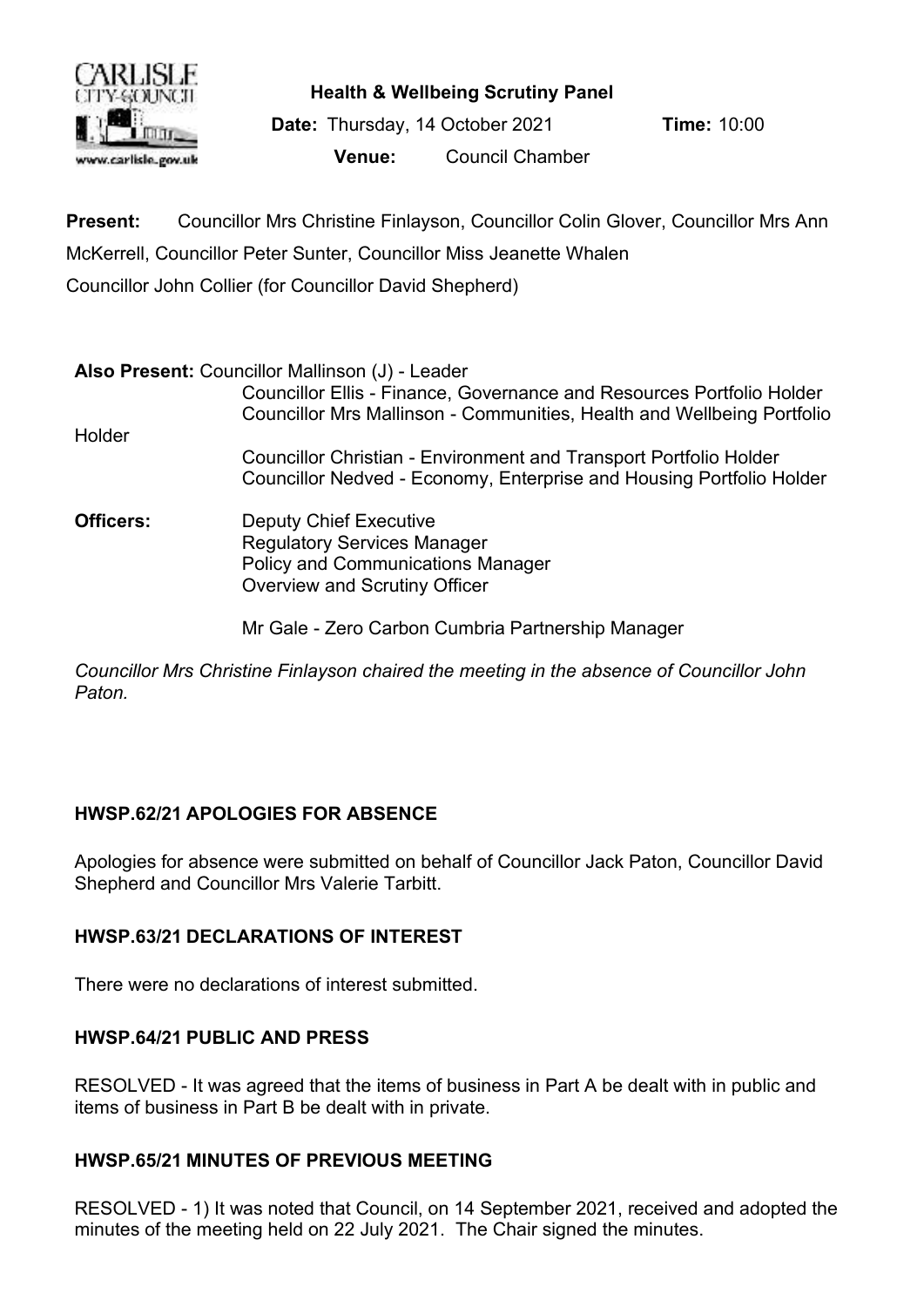2) That the minutes of the meeting held on 2 September 2021 be agreed.

# **HWSP.66/21 CALL-IN OF DECISIONS**

There were no items which had been the subject of call-in.

## **HWSP.67/21 ZERO CARBON CUMBRIA PARTNERSHIP**

The Policy and Communications Manager presented an update on the Zero Carbon Cumbria Partnership (ZCCP) (PC.37/21) and introduced Mr Gale, Zero Carbon Cumbria Partnership (ZCCP), Partnership Manager, to the meeting.

The Policy and Communications Manager reported that the ZCCP was a cross sector partnership made up of more than 70 committed organisations, community groups and individuals. The Group was co-chaired by Cumbria Action for Sustainability and Cumbria County Council. The report set out the projects that the ZCCP had been involved in and its governance arrangements.

Mr Gale gave a presentation covering: the membership of the ZCCP; Cumbria's annual residential CO<sub>2</sub> footprint; local authority CO<sub>2</sub> emissions; ZCCP Governance structure; options realising carbon net zero by 2037; links between the ZCCP and the Cumbria Public Health Strategy; key next steps for the Partnership; Cumbria's strengths and identifying co-benefits.

In considering the report and presentation members raised the following comments and questions:

- Were all members of the partnership equally on board with its work and did they recognise the level of challenge it faced?

Mr Gale responded that there was variation between members of the partnership with regards to how on board they were with the Partnership, however, each recognised the level of challenge the Partnership faced. A purpose of the Partnership was to encourage its members to work together in different ways and it intended to work with businesses to build in carbon reduction measures to the post Covid 19 pandemic recovery.

- What connections existed within the Partnership to encourage the adoption of best practice ways of working and to encourage the lessons were learnt by board members?

Mr Gale commented that the Partnership was rare in its very broad membership, the communication of best practices was central to the work of the organisation; the Cumbria Sustainability Network was the primary source of sharing best practice and providing opportunities for collaboration.

- Was data available on the progress of measure to retro-fit existing domestic properties in the county to increase their energy efficiency, and what financial help would be available to carry out the work for low income households?

Mr Gale considered the matter of retro-fitting to be a big challenge in realising carbon zero. It was an issue where he expected national government would look to provide financial assistance schemes rather than locally based ones. He gave an overview of some local projects which had secured national funding to help with domestic property carbon reduction.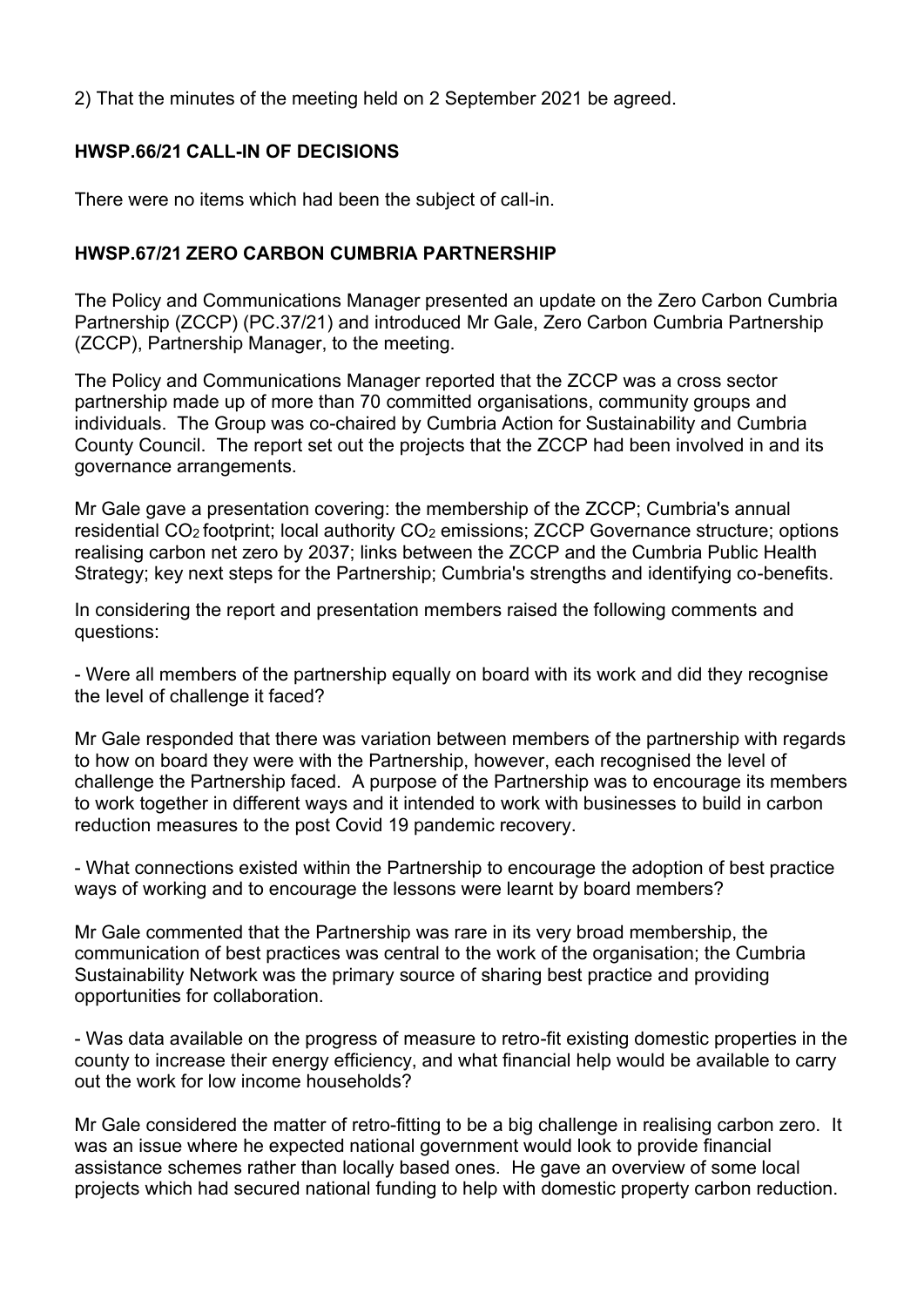- Did any of the Partnership's work streams address waste minimisation?

Mr Gale advised that a sector group was looking into the matter and the Cumbria Strategic Waste Partnership had a waste reduction and carbon minimisation plan.

- A number of Partnerships were also considering addressing the issue of climate change, how was duplication of work being avoided?

Mr Gale explained that the ZCCP had conducted a mapping exercise to understand work already being undertaken to avoid work being duplicated. Moreover, the ZCCP was keen to support and bring together a broad range of sectors to address the issues relating to climate change, including health. He noted that Mr Cox, the Director of Public Health in Cumbria had formerly chaired the ZCCP.

- What level of engagement did the ZCCP have with local businesses and the Local Enterprise Partnership (LEP)?

Mr Gale stated that the LEP was a member of the ZCCP and it was looking at how to connect recovery from the Covid 19 pandemic to the development of skills necessary to increase "green jobs". In terms of links with individual businesses, there was as yet little activity, he noted that businesses working in the visitor economy sector were engaging with Cumbria Tourism on ways to reduce the carbon footprint of the sector.

The Economy, Enterprise and Housing Portfolio recognised that the ZCCP was in its early days, he welcomed the work to develop skills to support the generation of the green economy as it had the potential to create new job opportunities.

- Did the ZCCP have a marketing plan to encourage public engagement with its agenda and schemes?

Mr Gale considered that public engagement was a critical aspect of the ZCCP work. A recent tranche of National Lottery Funding had enabled the ZCCP to employ a part time Communications and Marketing Manager whose role would be to develop the ZCCP website and work with Partnership members to build a programme of community engagement.

- In relation to land use and farming, the Environment Agency were now focusing on upstream flood management, would the ZCCP be involved in that area?

Mr Gale responded that effective engagement with the farming community was essential. The changes to the sector following Brexit and a new national pay scheme had the potential to be beneficial for the climate change agenda.

- What incentives could the ZCCP offer residents to make changes that would reduce their carbon footprint?

Mr Gale explained that "fair transition" or "climate justice" was a key issue in supporting the transition to carbon zero particularly in relation to low income households. The issue was being considered and built into sector plans which would have a different way of approaching matters, for example viewing transport as a service rather than infrastructure. 16 programmes had received funding from the Climate action Fund to support the work.

The Environment and Transport Portfolio Holder noted that the Council's Cycling and Walking Strategy was about to be published which he hoped would help in starting to change thinking on transport. Turning to the issue of electric vehicle charging, he noted that there was likely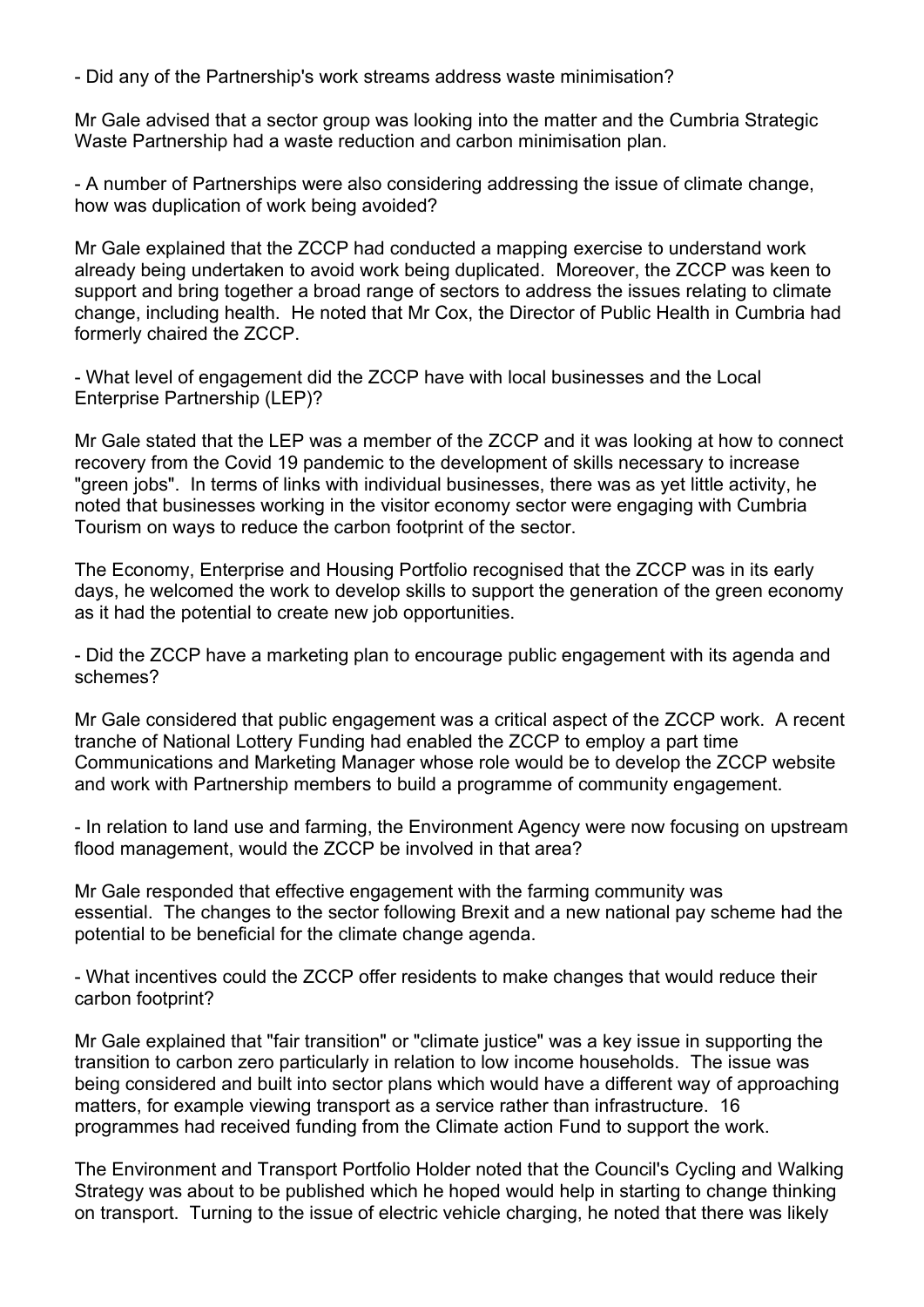to be increased demand for points at domestic properties and that consideration needed to be given to the rates charged at commercial and domestic sites.

Mr Gale noted that work had been carried out to map a baseline of existing charging points within the county and the requirements needed to be met to help reach carbon zero by 2037. Consideration needed to be given as to how best to support commercial and domestic properties in the county as well as visitors.

- How was the Partnership engaging with young people?

Mr Gale advised that a Climate Change Youth Summit had been arranged for 15 October 2021 which would commence the process of engagement with young people. There was also a Youth Climate Action Programme being developed which would seek to include those from disadvantaged backgrounds and those with Learning Disabilities.

A Member commented that he was aware of anxiety amongst young people in relation to the impact of Climate Change. Members discussed their concerns about the potential negative impact on people's mental health in relation to concerns about Climate Change and emphasised the need for accurate and balanced reporting and information on the matter.

The Communities, Health and Wellbeing Portfolio Holder noted that there was an amount of partnership work already going on in relation to climate change, including through the Carlisle Partnership which included a young persons representative. She thanked all partners involved in that work.

The Economy, Enterprise and Housing Portfolio Holder commented on the Council's evolving approach to new developments in the district, particularly in relation to the St Cuthbert's Garden Village; Members considered the need for planning policy at national and local level to be adapted so that it was able to support the transition to zero carbon.

- In relation to Climate Change Citizen's Juries, a Member commented that these were often perceived as being an "eco-warrior" forum; he asked if Mr Gale was able to circulate to the Panel some information on the actions undertaken by the ones already set up in Cumbria.

Mr Gale undertook to do so and noted that Kendal and Copeland had each set up a Jury and that Barrow were planning to. The membership of the juries was random and therefore potentially would make connections with those who had been hard to engage on the matter; provide feedback on their work to local authorities would enable them to incorporate that into their thinking

The Member further commented that as part of the Council's Climate Emergency declaration it had been agreed that a Climate Change Citizen's Jury would be set up in the district he urged the Executive to look at the matter and commence community engagement so that the issue could be taken forward. He further requested that Officers considered including Climate Change in the Corporate Implications section of Council reports so that environmental impacts could be noted.

The Vice Chair thanked Mr Gale for his presentation. She proposed the following resolutions for the Panel:

- That Mr Gale circulate to the Panel information on the work and actions of the existing Climate Change Citizens' Juries in Cumbria;

- That Officers considered the inclusion of Climate Change in the Corporate Implications section of Council Committee reports.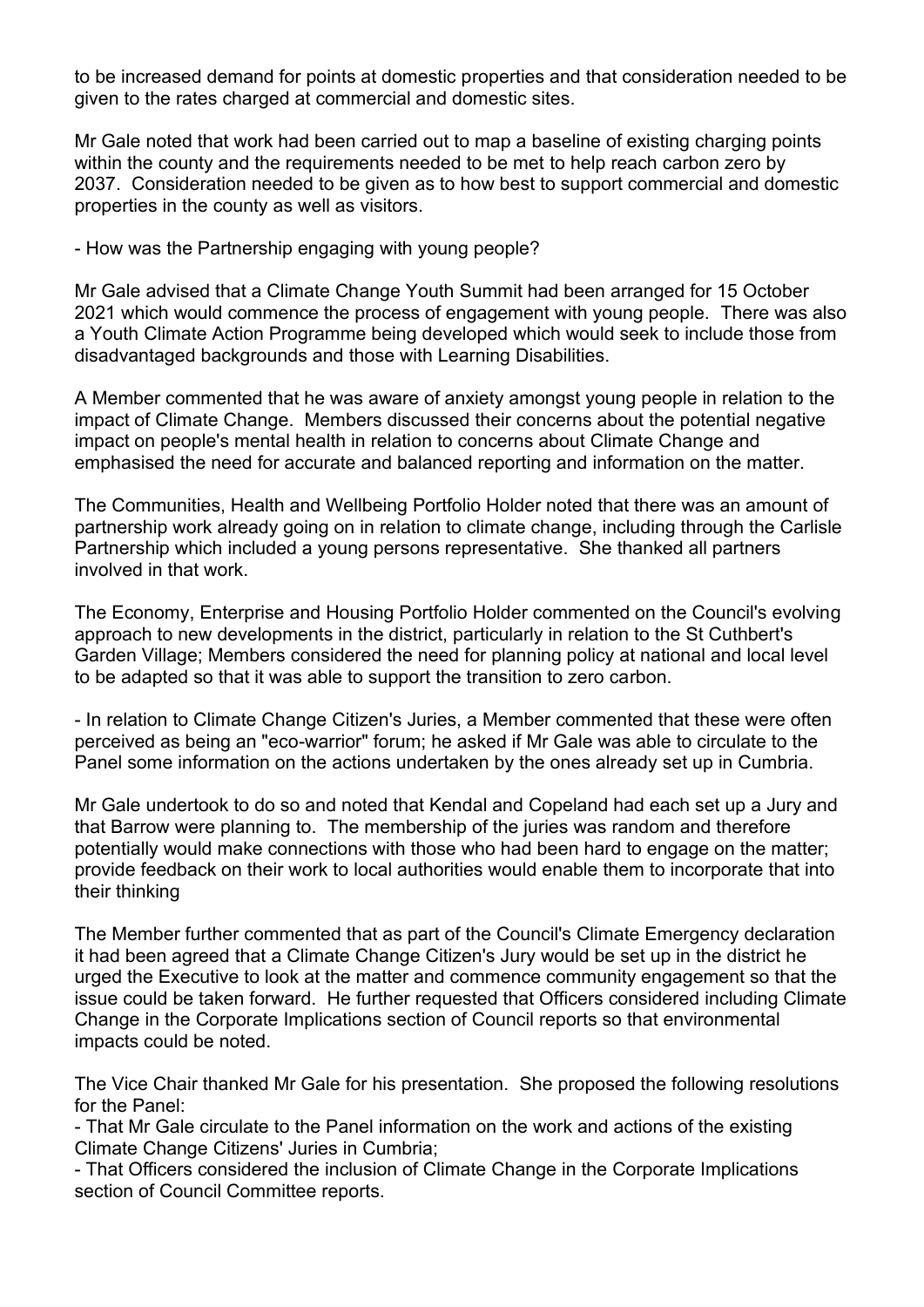A Member commented that he had requested that the Panel resolve to urge the Executive to set up a Climate Change Citizens' Jury in the district.

The Vice Chair responded that the resolution had not been formally put and seconded.

The Member proposed that the Panel recommend to the Executive that it set up a Climate Change Citizens' Jury in the district. The proposal was seconded. The Vice Chair put the matter to the vote, whereupon the numbers cast for and against the proposal were equal. The Vice Chair used her casting vote and the motion fell.

The Member expressed strong concerns that, in his view a Member of the Executive had tried to influence the Panel.

The Vice Chair responded that she had made her decision on the proposal entirely independently.

The Member expressed disappointment that the proposal had not been taken forward.

RESOLVED - 1) That the Panel had considered and commented on the Zero Carbon Cumbria Partnership update (PC.37/21).

2) That Mr Gale circulate to the Panel information on the work and actions of the existing Climate Change Citizens' Juries in Cumbria.

3) That Officers consider the inclusion of Climate Change in the Corporate Implications sections of Council Committee reports.

## **HWSP.68/21 HOUSING ASSISTANCE GRANTS - DFGS, REPAIR ASSISTANCE AND**

#### **EMPTY PROPERTY GRANTS**

The Regulatory Services Manager presented an update on the Housing Assistance Grants delivered in 2020/21 by Regulatory Services' Housing and Pollution and Homelife Teams. (GD.53/21)

The Regulatory Services Manager set out the background to the funding for housing grants, the types of grants, the criteria as established in the Housing Renewal Assistance Policy 2018. The report detailed the Carlisle Housing Assistance for 2021/22 and the impact that world markets and the pandemic had on delivery.

In considering the report Members raised the following comments and questions:

- Did the Council have any insight into how Registered Social Landlords (RSL) within the district addressed issues of property adaptation?

The Regulatory Services Manager responded that if a tenant of an RSL applied to the Council for a Housing Assistance Grant it would have to considered, as with any application relating to a rental property, the property owner would need to be consulted before any works were agreed. An RSL may consider other issues for example whether the property their tenant resided in was suitable and whether relocation may be an option. The Council had formerly carried out adaptations to Riverside properties, however, they had now undertaken their own works for a number of years.

- Did the Grants allow for the provision of technical solutions to support people with nonphysical needs adaptations, for example dementia?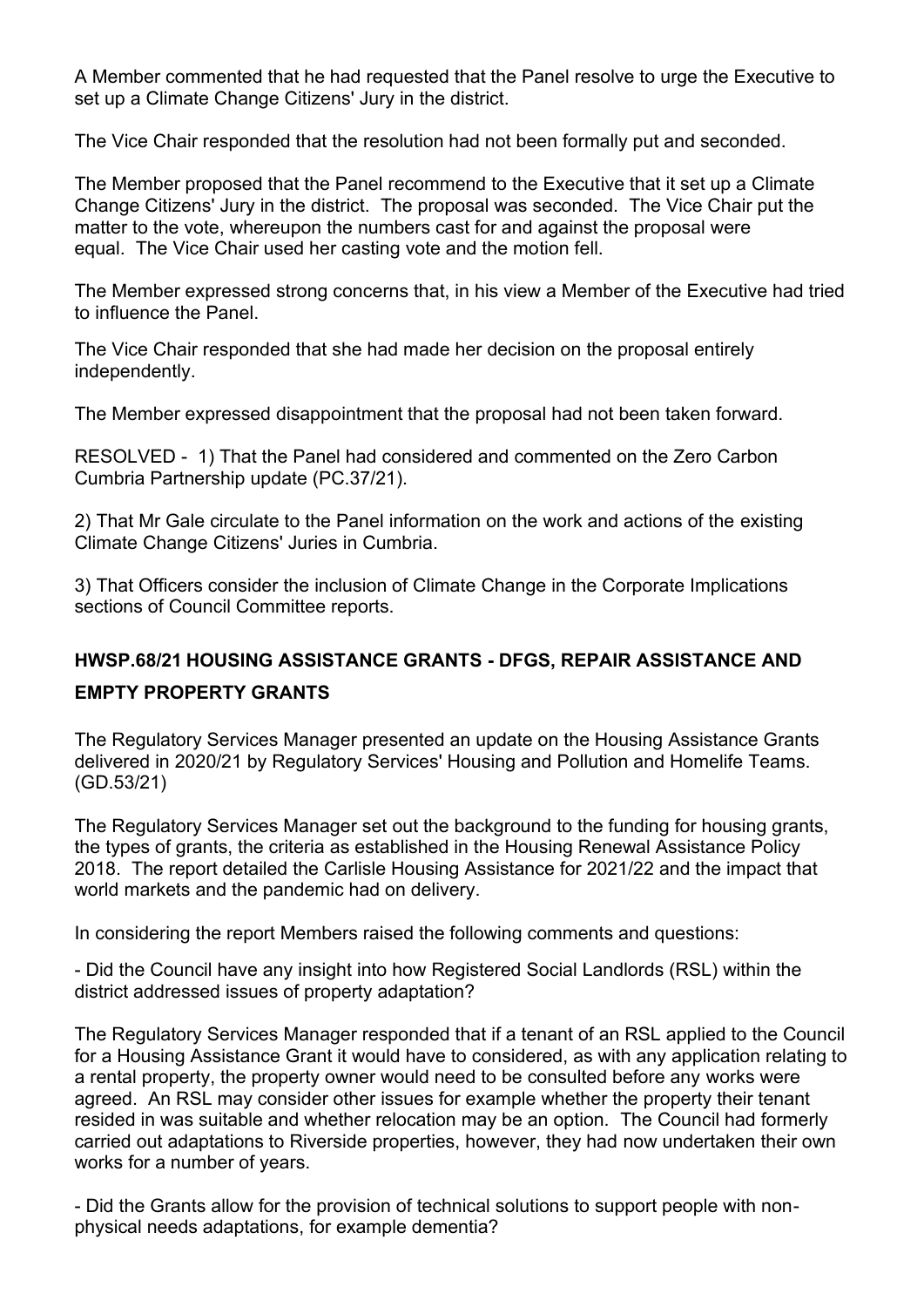The Regulatory Services Manager confirmed that 'dementia friendly' grants were available as was the provision of technology. In order to receive a grant an applicant was required to meet the scheme criteria for whatever type of grant had been applied for.

The Member further asked whether the Housing Assistance Grants were able to meet any revenue costs associated with an adaptation?

The Regulatory Services Manager stated that some Disabled Facilities Grants (DFG) were capital grants. There were some circumstances where a specific time limited project had been identified that would permit the grant to be used to pay for revenue costs e.g. the Hospital Discharge Post. However, usually, any revenue costs associated with an adaptation such as power supplies would be funded by monies from Adult Social Care budgets.

- Had the delivery of the Housing Assistance Grants been impacted by supplier and materials issues?

The Regulatory Services Manager stated that there had been an impact in terms of an increase in materials costs to contractors and contractors were needing to pay more to retain staff. A revision of the Grants Framework was having to be considered as the existing Frameworks prices set 2 years ago were understandably causing issues. Demand for the grants had not been impacted and it was likely that this year's allocation will be spent.

- How were adaptations compliance with the Homes for Life standards checked?

Building Control processes and legislation were applied to certify adaptations delivered under the new housing schemes.

In response to a further question from the Member regarding the future proofing of homes on new housing developments, the Regulatory Services Manager noted that the issue presented a challenge; matters such as doorway widths and stairs were often lower than that which would be provided for by an adaptation. Therefore, DFGs were perceived as useful in respect to current adaptations needs.

- Were heat pumps practical for older properties?

The Regulatory Services Manager advised that the suitability of an adaptation related to the particular circumstances of an individual property, he expected the contractors used to deliver works for housing grants to be of a standard to make a qualified judgement on such matters.

- What was the average time taken for the Council to process grants?

The Regulatory Services Manager reported that in the previous year, for mandatory scheme grants the number of days from receipt of an application was, on average 84 days; for discretionary grants 62 days. He undertook to circulate to the Panel the corresponding data for the current year.

- The Grants were funded by a variety of sources, did Officers have to seek those out?

The Regulatory Services Manager stated that there were a number of ways Officers identified funding streams including networking and email circulars. Not all pots of funding would be suitable and the Council only followed up those where it considered it had a reasonable chance of securing monies.